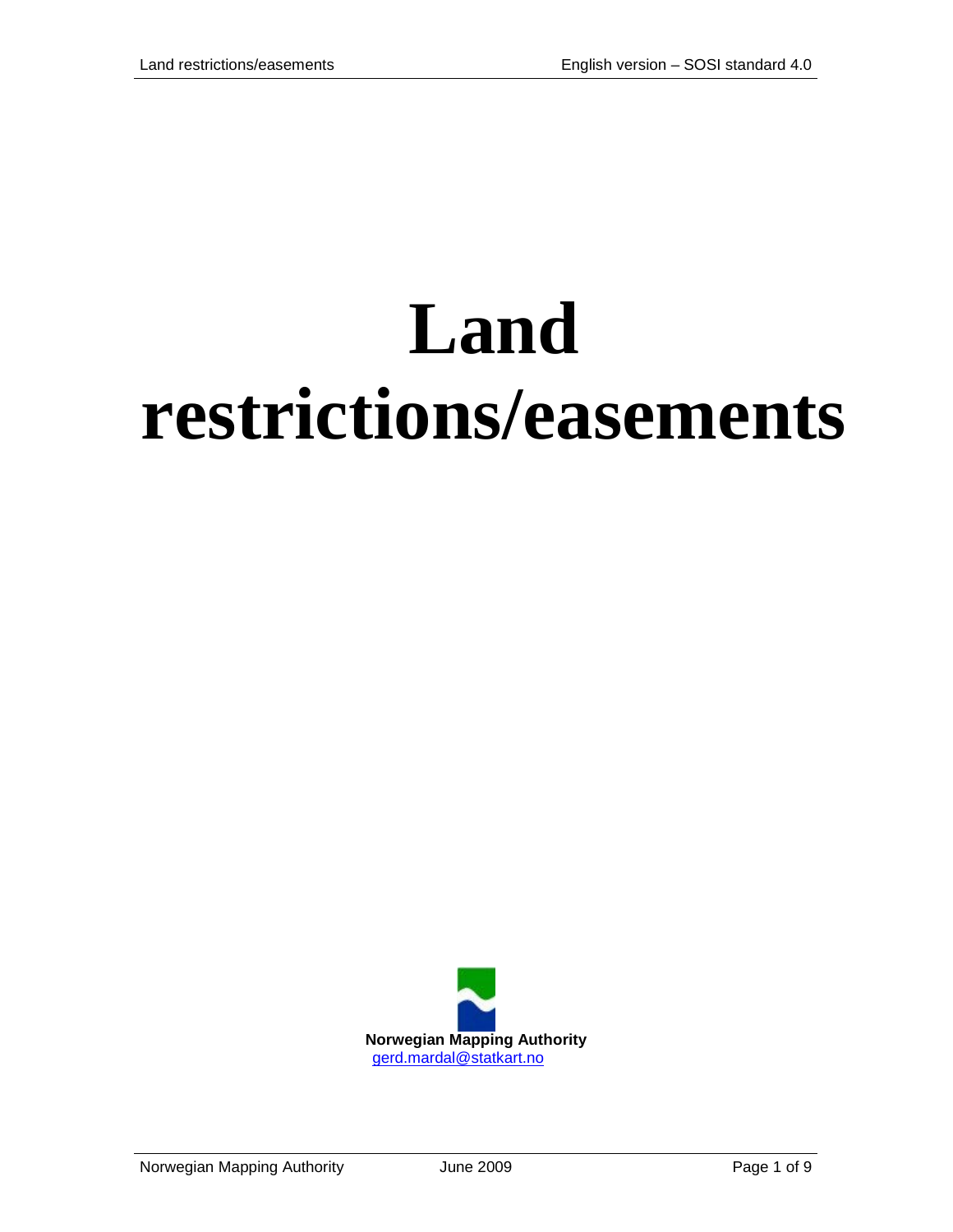## **Table of contents**

| 1.1   |      |  |
|-------|------|--|
| 1.2   |      |  |
| 121   |      |  |
| 1.2.2 |      |  |
| 1.2.3 |      |  |
| 1.2.4 |      |  |
| 1.2.5 |      |  |
| 1.2.6 |      |  |
| 1.2.7 |      |  |
|       | 1271 |  |
|       |      |  |
|       |      |  |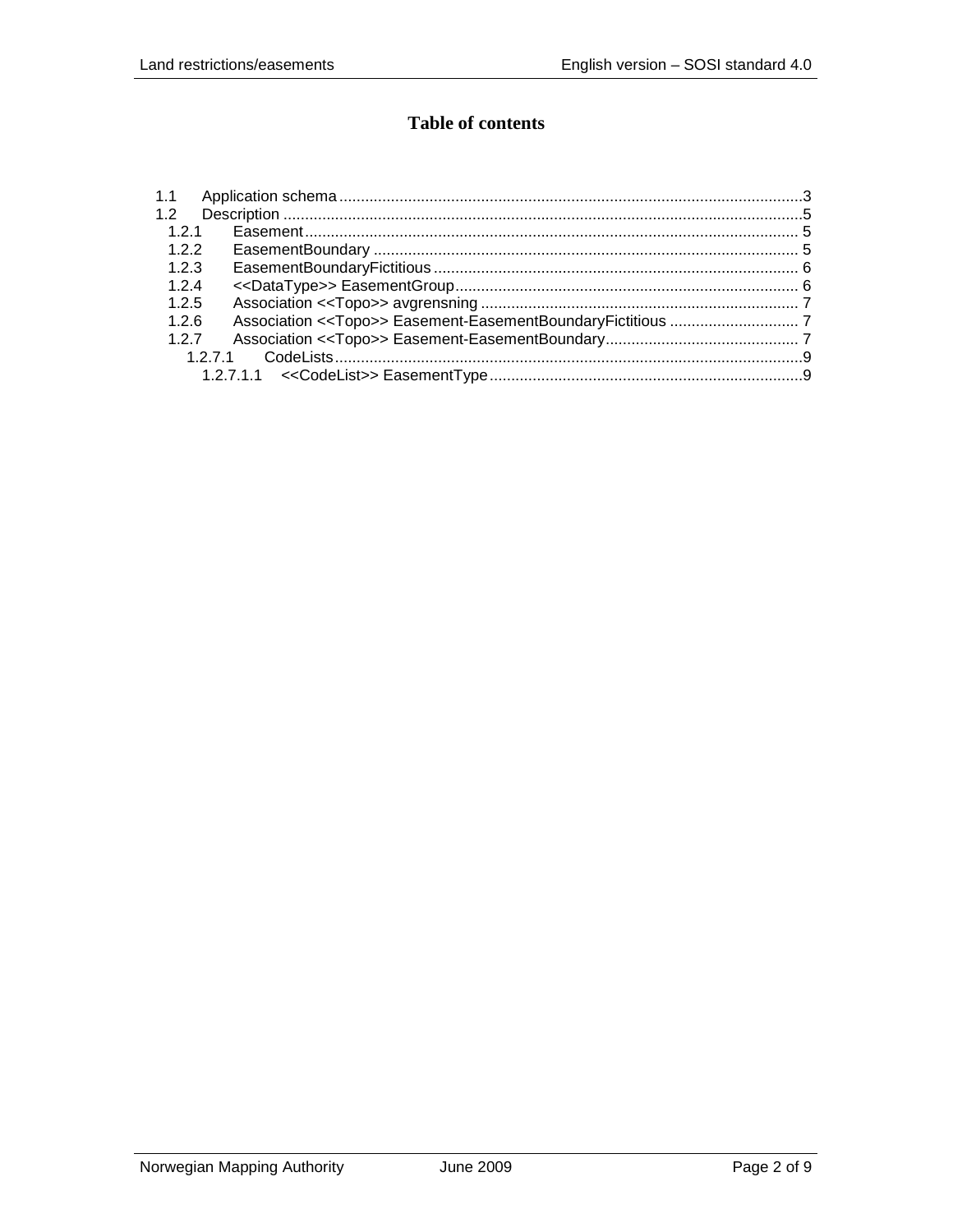## <span id="page-2-0"></span>**1.1 Application schema**

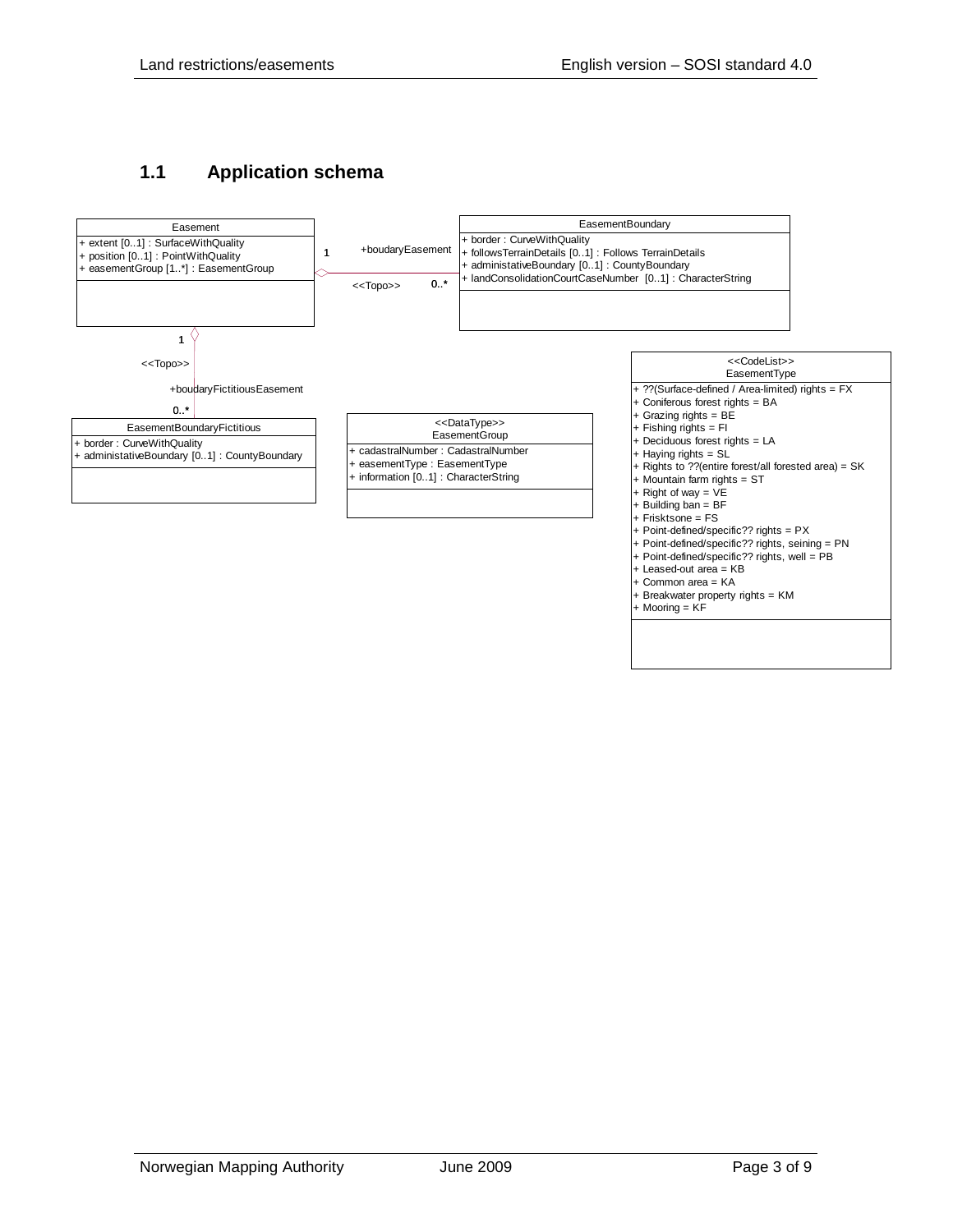| < <datatype>&gt;</datatype> |  |
|-----------------------------|--|
|-----------------------------|--|

**EasementGroup** 

- + cadastralNumber : CadastralNumber
- + easementType : EasementType
- + information [0..1] : CharacterString

| < <codelist>&gt;</codelist>                           |
|-------------------------------------------------------|
| EasementType                                          |
| + ??(Surface-defined / Area-limited) rights = FX      |
| + Coniferous forest rights = BA                       |
| $+$ Grazing rights = BE                               |
| $+$ Fishing rights = FI                               |
| + Deciduous forest rights = LA                        |
| $+$ Haying rights = SL                                |
| + Rights to ?? (entire forest/all forested area) = SK |
| + Mountain farm rights = ST                           |
| + Right of way = $VE$                                 |
| $+$ Building ban = BF                                 |
| $+$ Frisktsone = FS                                   |
| + Point-defined/specific?? rights = PX                |
| + Point-defined/specific?? rights, seining = PN       |
| + Point-defined/specific?? rights, well = PB          |
| + Leased-out area = KB                                |
| + Common area = KA                                    |
| + Breakwater property rights = KM                     |
| + Mooring = KF                                        |

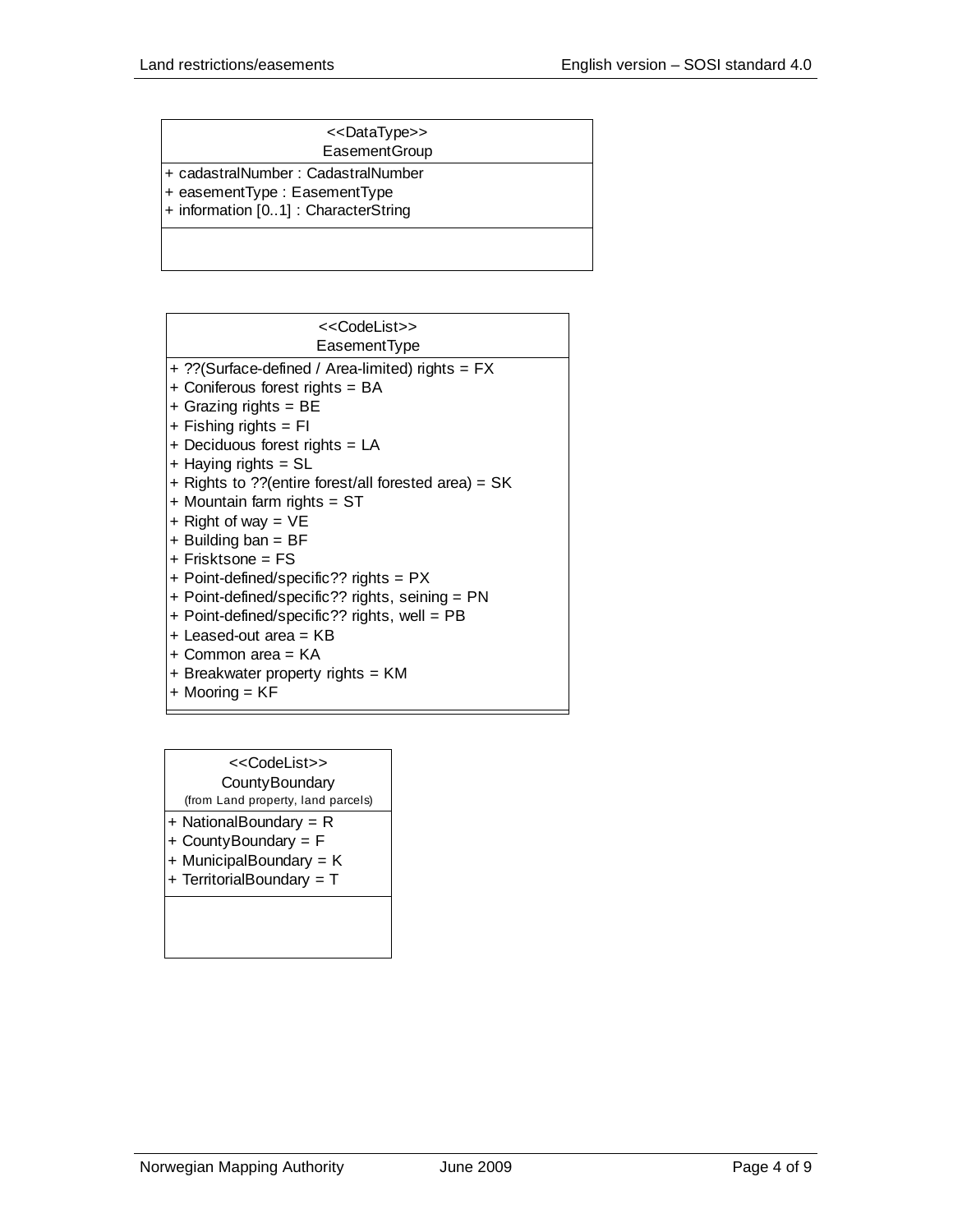## <span id="page-4-0"></span>**1.2 Description**

## <span id="page-4-1"></span>**1.2.1 Easement**

| No  | Name/<br>Role name                                  | Description                                                                                                                                                               | Obligation/<br>Condition | Maximum<br>Occurrenc<br>e | <b>Type</b>                    | Constraint                         |
|-----|-----------------------------------------------------|---------------------------------------------------------------------------------------------------------------------------------------------------------------------------|--------------------------|---------------------------|--------------------------------|------------------------------------|
| 1   | Class<br>Easement                                   | the easement represented<br>as a surface and as a<br>point                                                                                                                |                          |                           |                                | Subtype of<br>Easement<br>Boundary |
| 1.1 | extent                                              | area over which an object<br>extends                                                                                                                                      | $\mathbf 0$              | 1                         | <b>SurfaceWithQu</b><br>ality  |                                    |
| 1.2 | position                                            | location where the object<br>exists                                                                                                                                       | $\overline{0}$           | 1                         | PointWithQuali<br>ty           |                                    |
| 1.3 | easementGroup                                       | benyttes for å angi type<br>servitutt med merkander<br>samt hvilke<br>gårds/bruksnummer som<br>har serivutten. For<br>negative bruksretter angis<br>ikke gård/bruksnummer | $\mathbf{1}$             | N                         | EasementGrou<br>р              |                                    |
| 1.4 | Role<br>(unnamed)<br>EasementBound<br>aryFictitious |                                                                                                                                                                           | 1                        | 1                         | EasementBou<br>ndaryFictitious | Aggregrati<br>on                   |
| 1.5 | Role<br>boudaryFictitious<br>Easement               |                                                                                                                                                                           | 1                        | 1                         | EasementBou<br>ndaryFictitious | Aggregrati<br>on                   |
| 1.6 | Role<br>boudaryEaseme<br>nt                         |                                                                                                                                                                           | $\mathbf 0$              | N                         | EasementBou<br>ndary           | Aggregrati<br>on                   |

# <span id="page-4-2"></span>**1.2.2 EasementBoundary**

| No.            | Name/<br>Role name            | Description                                                                                                                                                  | Obligation/<br>Condition | Maximum<br>Occurrenc<br>е | <b>Type</b>                      | Constraint |
|----------------|-------------------------------|--------------------------------------------------------------------------------------------------------------------------------------------------------------|--------------------------|---------------------------|----------------------------------|------------|
| $\overline{2}$ | Class<br>EasementBound<br>ary | fictitious boundary line<br>which is used if one wants<br>to create a surface for the<br>easement, and not all the<br>boundary lines are known               |                          |                           |                                  |            |
| 2.1            | border                        | course following the<br>transition between<br>different real world<br>phenomena                                                                              | 1                        |                           | <b>CurveWithQual</b><br>ity      |            |
| 2.2            | followsTerrainDet<br>ails     | used as attribute of the<br>object types:<br>PropertyBoundary and<br>PropertyBoundaryDispute<br>d when these are<br>described as following<br>terrain detail | $\Omega$                 |                           | <b>Follows</b><br>TerrainDetails |            |
| 2.3            | administativeBou              | attribute of the object                                                                                                                                      | 0                        |                           | CountyBounda                     |            |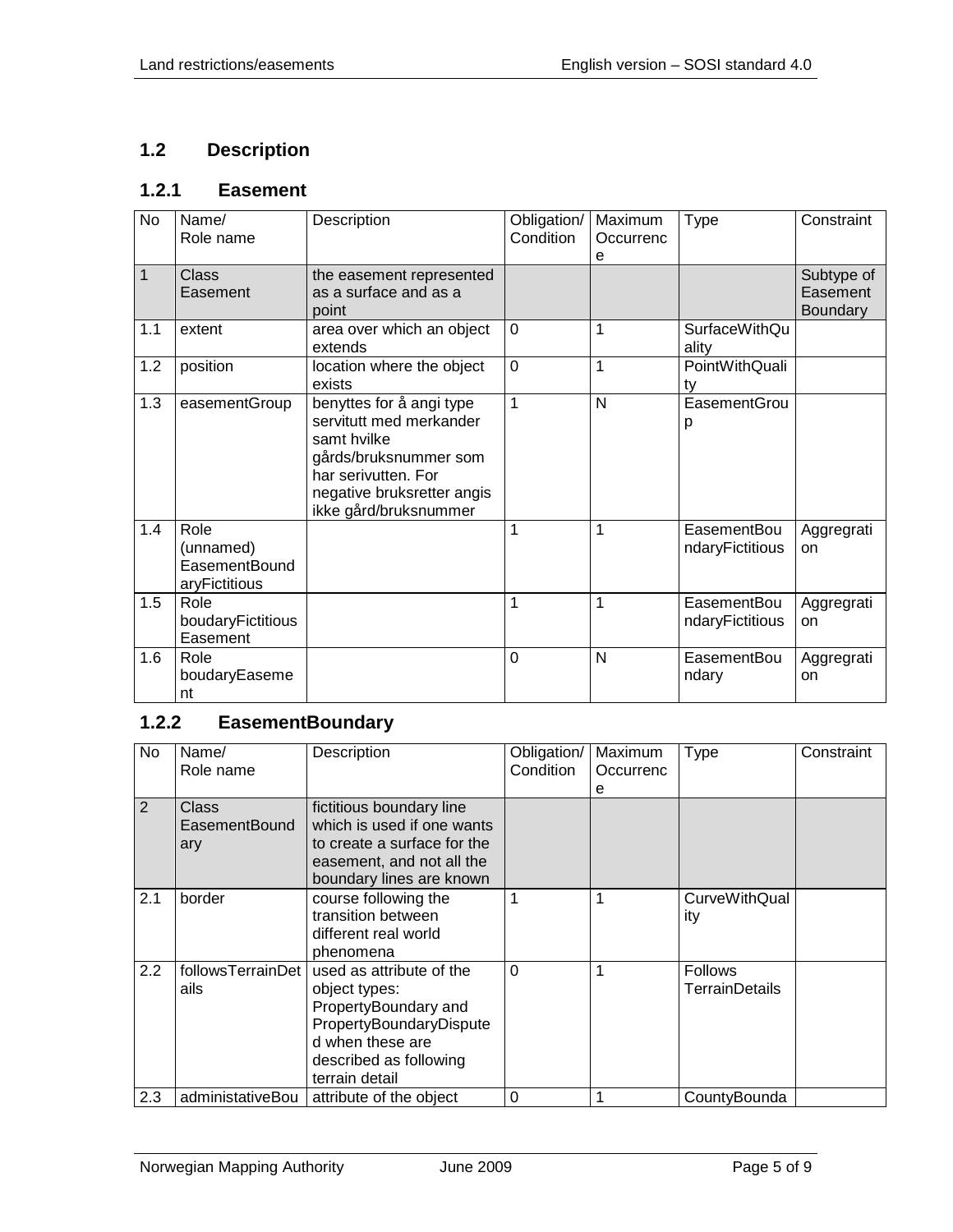|     | ndary                                    | types: PropertyBoundary,<br>PropertyBoundaryDispute<br>d and<br>PropertyBoundaryFictitiou<br>s, when these are also<br>described as being a<br>national boundary, county<br>boundary or municipal<br>boundary |   |   | ry                  |  |
|-----|------------------------------------------|---------------------------------------------------------------------------------------------------------------------------------------------------------------------------------------------------------------|---|---|---------------------|--|
| 2.4 | landConsolidatio<br>nCourtCaseNum<br>ber | reference for the land<br>consolidation area For<br>example: 12/1989-16.00 is<br>the office number of the<br>land consolidation office<br>that has processed the<br>case                                      | 0 | 1 | CharacterStrin<br>g |  |
| 2.5 | Role<br>(unnamed)<br>Easement            |                                                                                                                                                                                                               |   | 1 | Easement            |  |

# <span id="page-5-0"></span>**1.2.3 EasementBoundaryFictitious**

| <b>No</b> | Name/<br>Role name                      | Description                                                                                                                                                                                                                              | Obligation/<br>Condition | Maximum<br>Occurrenc<br>e | <b>Type</b>                 | Constraint             |
|-----------|-----------------------------------------|------------------------------------------------------------------------------------------------------------------------------------------------------------------------------------------------------------------------------------------|--------------------------|---------------------------|-----------------------------|------------------------|
| 3         | Class<br>EasementBound<br>aryFictitious | fictitious boundary line<br>which is used if one wants<br>to create a surface for the<br>easement, and not all the<br>boundary lines are known                                                                                           |                          |                           |                             | Subtype of<br>Easement |
| 3.1       | border                                  | course following the<br>transition between<br>different real world<br>phenomena                                                                                                                                                          | 1                        | 1                         | <b>CurveWithQual</b><br>ity |                        |
| 3.2       | administativeBou<br>ndary               | attribute of the object<br>types: PropertyBoundary,<br>PropertyBoundaryDispute<br>d and<br>PropertyBoundaryFictitiou<br>s, when these are also<br>described as being a<br>national boundary, county<br>boundary or municipal<br>boundary | $\overline{0}$           | 1                         | CountyBounda<br>ry          |                        |
| 3.3       | Role<br>boudary                         |                                                                                                                                                                                                                                          | 1                        | N                         | Easement                    |                        |
| 3.4       | Role<br>(unnamed)<br>Easement           |                                                                                                                                                                                                                                          | $\mathbf 0$              | N                         | Easement                    |                        |

# <span id="page-5-1"></span>**1.2.4 <<DataType>> EasementGroup**

| No | Name/<br>Role name        | Description                                         | Obligation/   Maximum<br><b>Condition</b> | <b>Occurrenc</b> | Tvpe | Constraint |
|----|---------------------------|-----------------------------------------------------|-------------------------------------------|------------------|------|------------|
|    | Datatype<br>EasementGroup | used to indicate type of<br>easement with comments, |                                           |                  |      |            |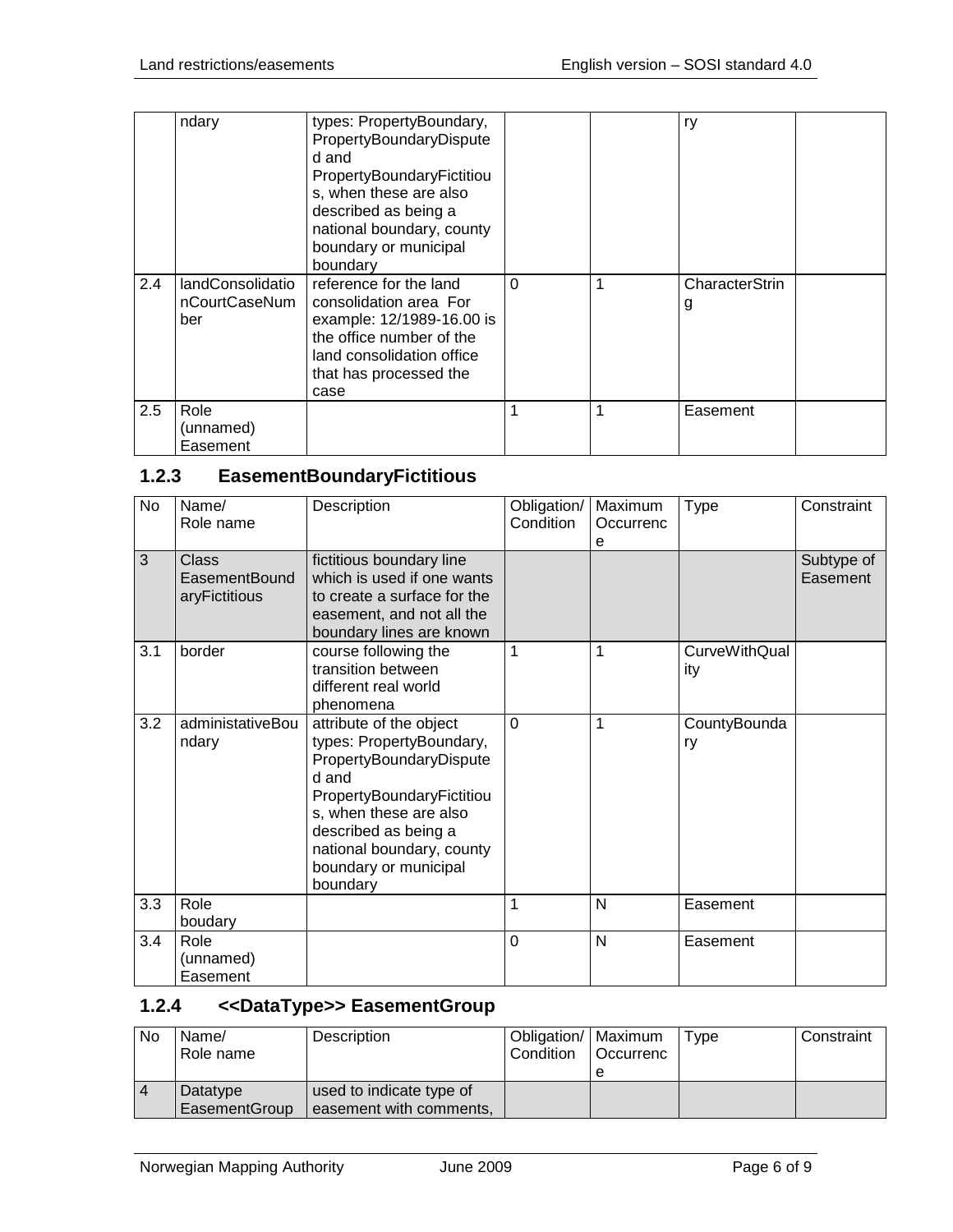|     |                 | as well as to which land<br>number/title number the<br>easement applies. Land<br>and title numbers are not<br>given for negative usage<br>rights |  |                     |
|-----|-----------------|--------------------------------------------------------------------------------------------------------------------------------------------------|--|---------------------|
| 4.1 | cadastralNumber | unique identification of<br>cadastral unit within a<br>municipality                                                                              |  | CadastralNum<br>ber |
| 4.2 | easementType    |                                                                                                                                                  |  | EasementType        |
| 4.3 | information     |                                                                                                                                                  |  | CharacterStrin      |

#### <span id="page-6-0"></span>**1.2.5 Association <<Topo>> avgrensning**

| No. | Name/<br>Role name                                         | Description | Obligation/<br>Condition | Maximum<br>Occurrenc<br>е | <b>Type</b>                    | Constraint      |
|-----|------------------------------------------------------------|-------------|--------------------------|---------------------------|--------------------------------|-----------------|
| 5   | Association<br>avgrensning                                 |             |                          |                           |                                |                 |
| 5.1 | Role<br>boudary                                            |             |                          | N                         | Easement                       |                 |
| 5.2 | Role<br>(unnamed)<br><b>EasementBound</b><br>aryFictitious |             |                          |                           | EasementBou<br>ndaryFictitious | Aggregatio<br>n |

#### <span id="page-6-1"></span>**1.2.6 Association <<Topo>> Easement-EasementBoundaryFictitious**

| No  | Name/             | Description | Obligation/ | Maximum   | <b>Type</b>     | Constraint |
|-----|-------------------|-------------|-------------|-----------|-----------------|------------|
|     | Role name         |             | Condition   | Occurrenc |                 |            |
|     |                   |             |             | e         |                 |            |
| 6   | Association       |             |             |           |                 |            |
|     | Easement-         |             |             |           |                 |            |
|     | EasementBound     |             |             |           |                 |            |
|     | aryFictitious     |             |             |           |                 |            |
| 6.1 | Role              |             |             |           | EasementBou     | Aggregatio |
|     | boudaryFictitious |             |             |           | ndaryFictitious | n          |
|     | Easement          |             |             |           |                 |            |
| 6.2 | Role              |             | $\Omega$    | N         | Easement        |            |
|     | (unnamed)         |             |             |           |                 |            |
|     | Easement          |             |             |           |                 |            |

### <span id="page-6-2"></span>**1.2.7 Association <<Topo>> Easement-EasementBoundary**

| No. | Name/<br>Role name                                      | Description | Obligation/<br>Condition | Maximum<br>Occurrenc<br>е | Type                 | Constraint      |
|-----|---------------------------------------------------------|-------------|--------------------------|---------------------------|----------------------|-----------------|
|     | Association<br>Easement-<br><b>EasementBound</b><br>ary |             |                          |                           |                      |                 |
| 7.1 | Role<br>boudaryEaseme<br>nt                             |             | 0                        | N                         | EasementBou<br>ndary | Aggregatio<br>n |
| 7.2 | Role<br>(unnamed)                                       |             |                          |                           | Easement             |                 |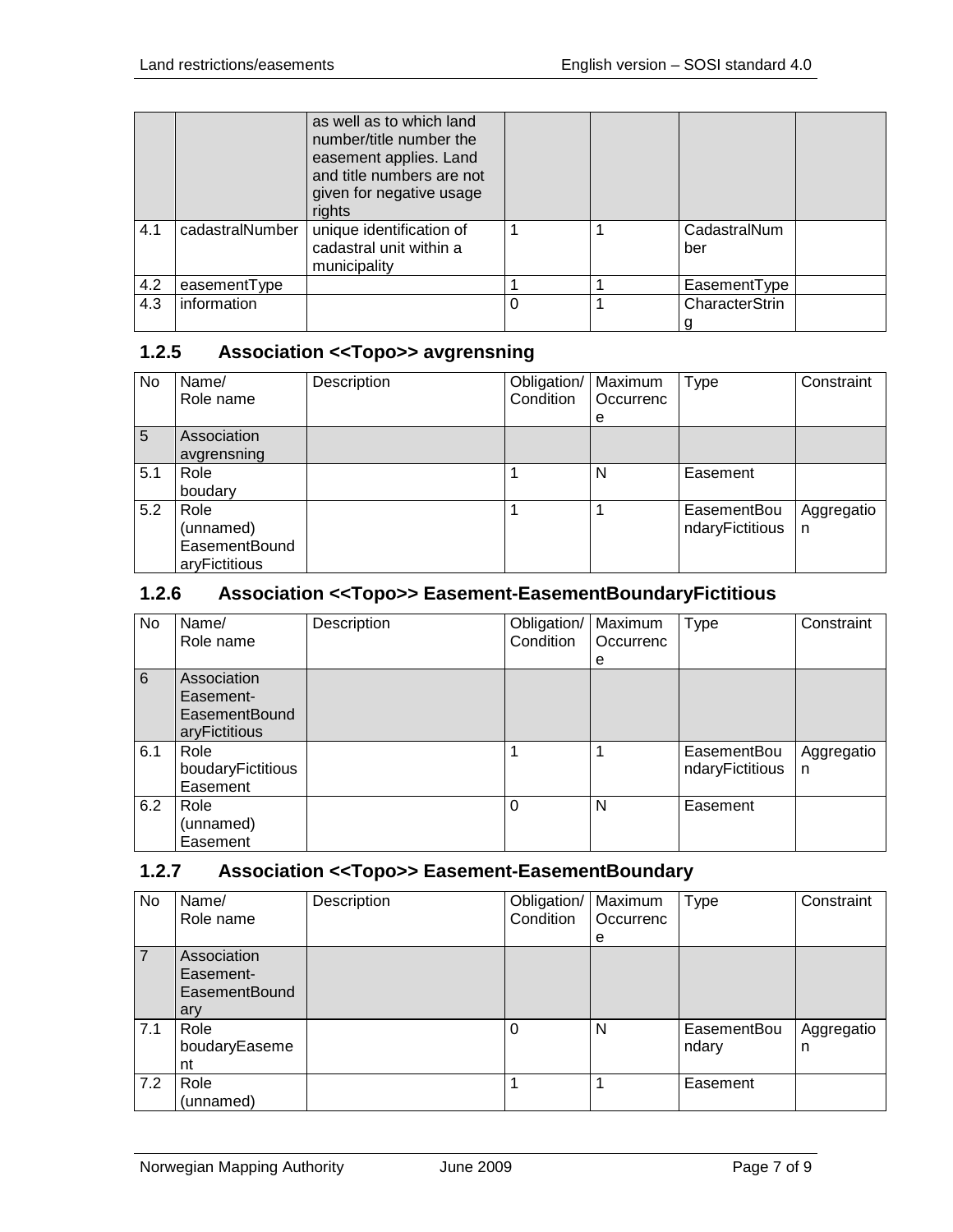| <b>Contract Contract Contract</b> |  |  |  |
|-----------------------------------|--|--|--|
|                                   |  |  |  |